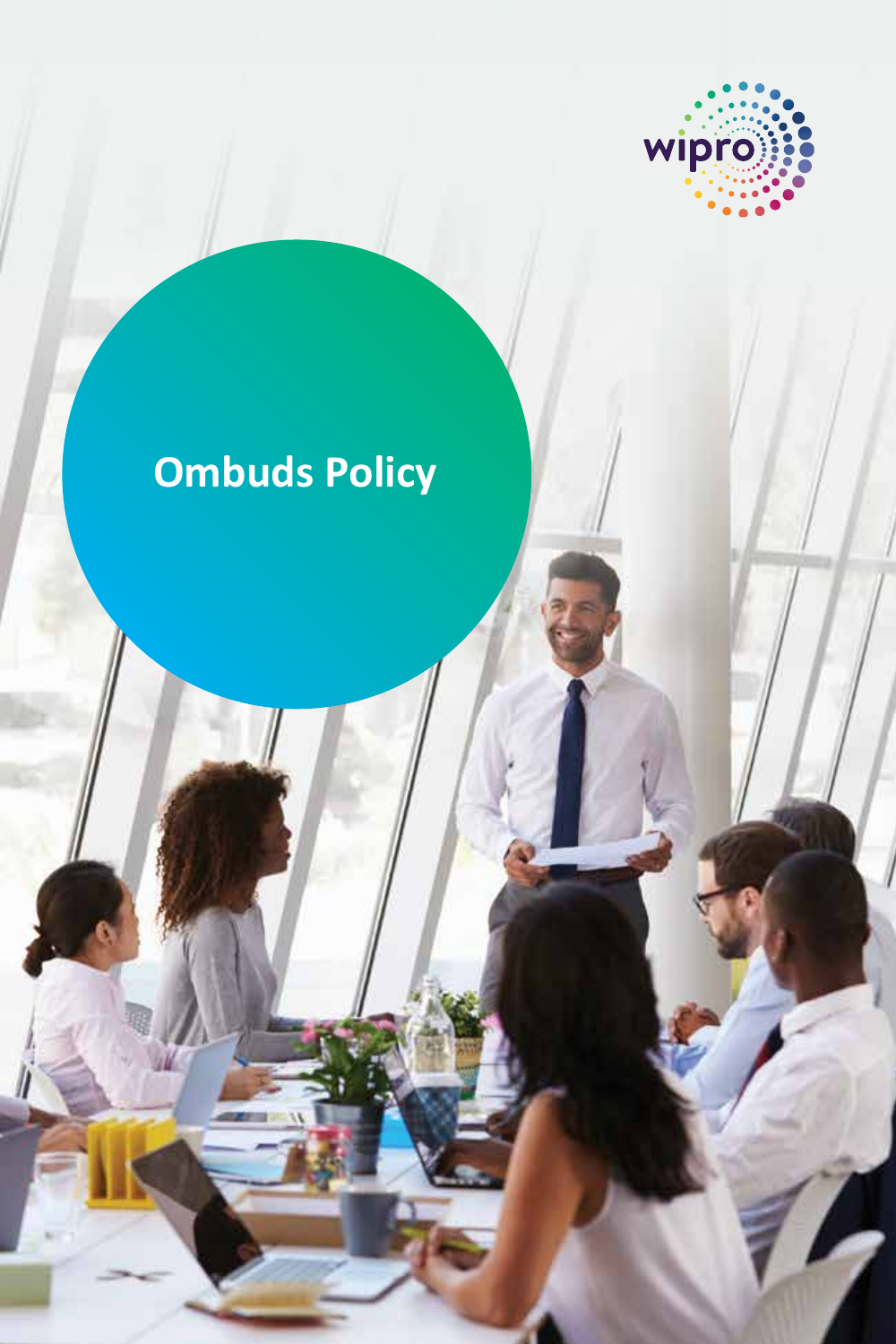

| <b>Introduction and Spirit of the Policy</b>                         | 3 |
|----------------------------------------------------------------------|---|
| <b>Applicability of the Policy</b>                                   | 3 |
| <b>Assurances under the Policy</b>                                   | 3 |
| Policy and procedure for disclosure, enquiry and disciplinary action | 4 |
| What constitutes malpractice, impropriety, abuse or wrongdoing?      | 4 |
| Limitation of time to raise a concern                                | 4 |
| To whom should a concern be raised?                                  | 5 |
| Who will investigate into the concern?                               |   |
| Procedure for handling concerns raised                               | 5 |
| Appeal                                                               | 5 |
| Anonymous complaints                                                 | 5 |
| Untrue allegations                                                   | 5 |
| Maintaining confidentiality of the concern as well as the disclosure | 5 |
| <b>Penalties under Policy</b>                                        | 6 |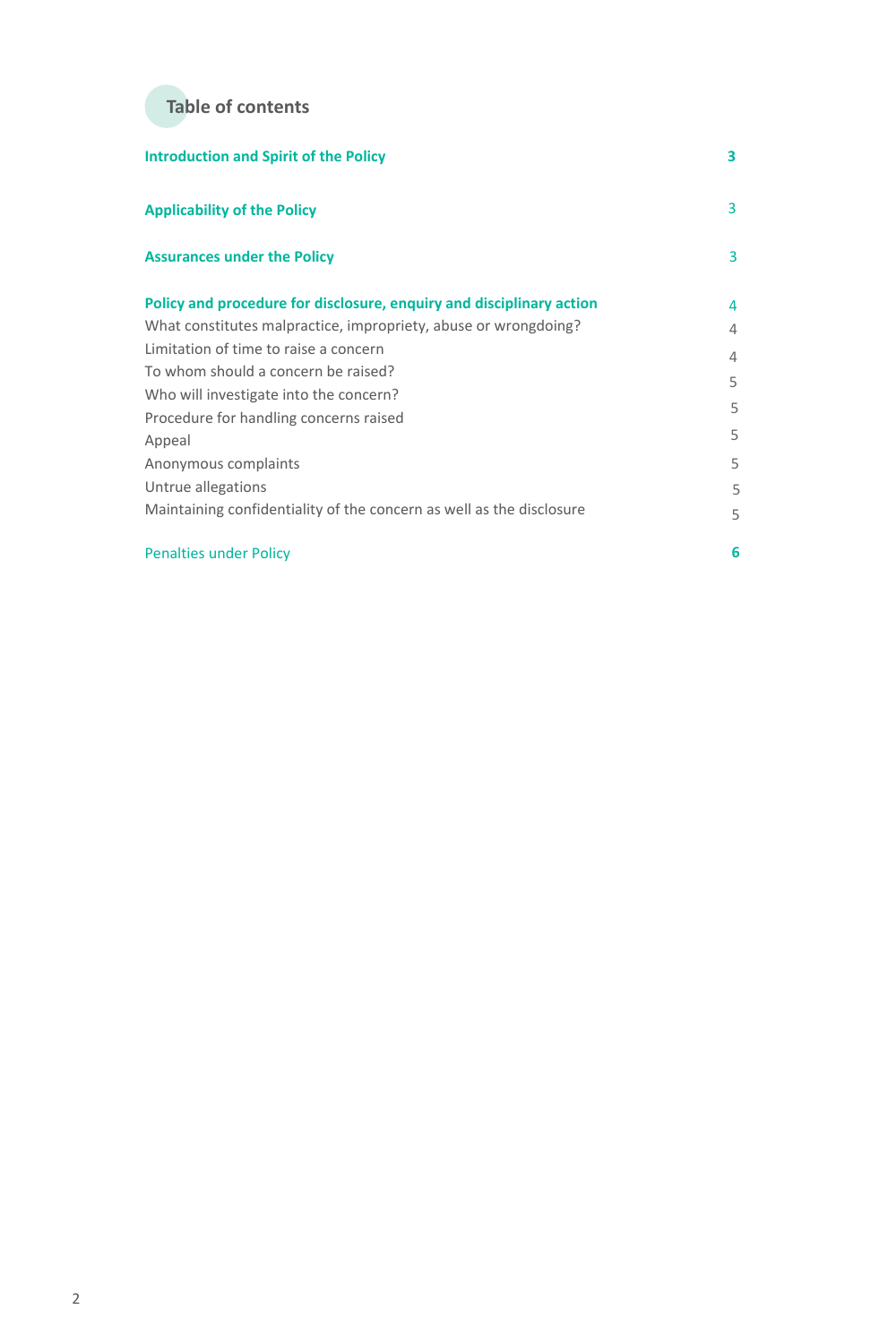<span id="page-2-0"></span>

# **Introduction and Spirit of the policy**

Wipro Enterprises (P) Limited, including its subsidiaries and associate companies ("Wipro" or the "Company") is committed to the highest standards of upholding the ethical standards, probity and accountability.

Employees are often the first to recognize any concern within the Company. However, they may ignore such concerns or dismiss them as mere suspicions or disloyalty to their colleagues, managers or to the Company itself. Also, they may not be aware of the appropriate procedure or the internal authority to whom the concern must be raised.

The Ombuds Policy if the platform provided by the Company to enable employees and extended Wipro family consisting of business partners, vendors, suppliers, contractors, consultants and such other entities associated with the Company to not overlook any concern but instead raise it at an early stage and in the right manner, without fear of retaliation, victimization, subsequent discrimination or disadvantage at workplace or in business dealings with the Company.

As is well known, Wipro does not tolerate any malpractice, impropriety, abuse or wrongdoing and encourages employees and extended Wipro family members to come forward and voice their concerns if any deviations to Wipro's Code of Business Conduct and Ethics is noticed. Wipro assures that such concerns would be enquired into by designated persons/committees independently and fairly.

# **Applicability of the policy**

This Policy applies to all employees of the Company including those who are on probation and notice period and extended Wipro family members. It also applies to employees of vendors and service providers, contract employees, clients, retainers, consultants, trainees and interns. To clarify, any of these persons who raise concerns under this Policy are referred to as "complainants" in this Policy.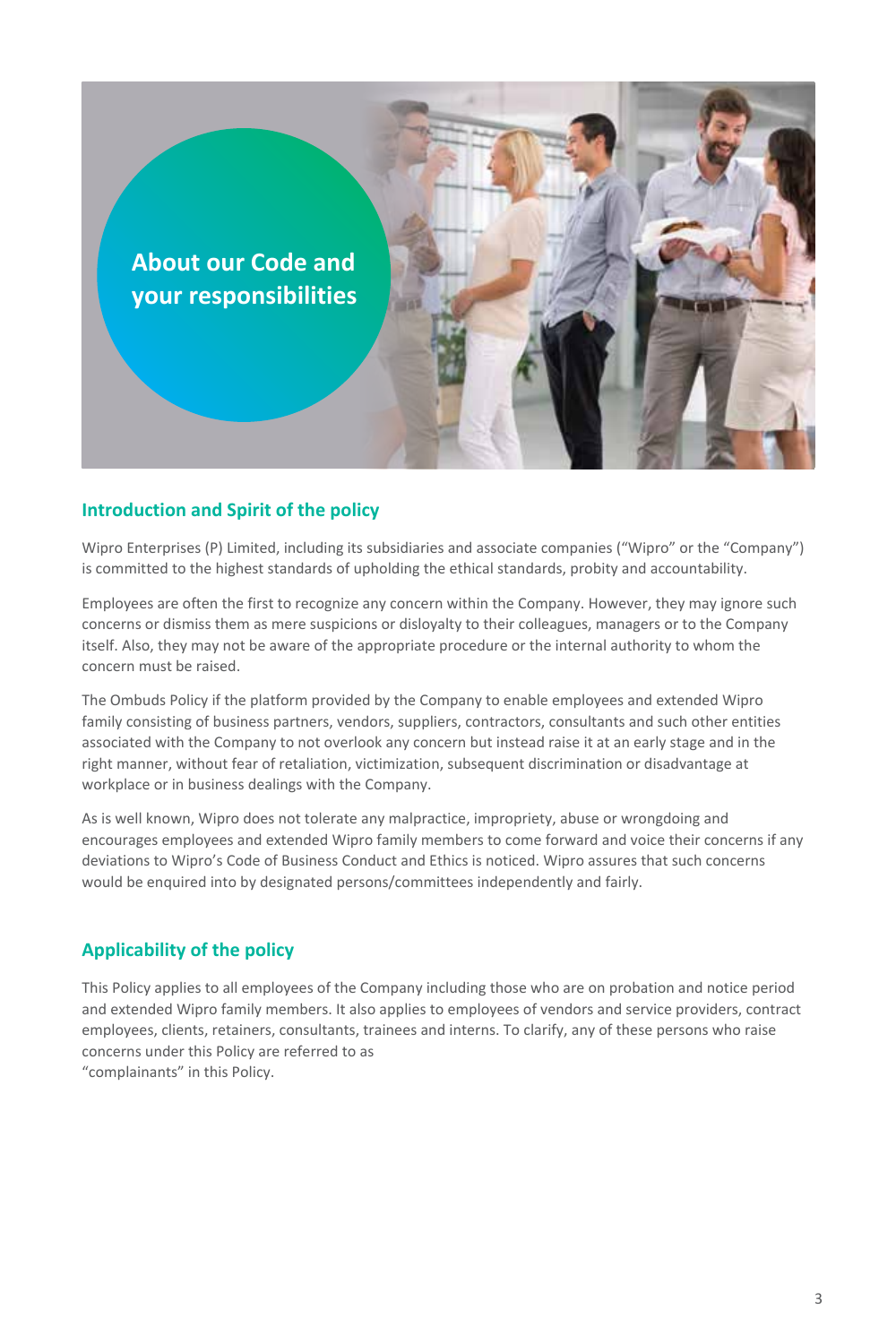# **Assurances of the policy**

If a complainant raises a concern under this Policy, he/she will not be under any risk in the form of retribution or retaliation including the risk of his/her job. If one acts in good faith and not with malafide intentions, it does not matter if the concern was raised by mistake.

The Company will not tolerate any harassment or victimization (including informal pressures) against any complainant who raises a genuine concern and will take appropriate action to protect the complainant when he/she raises a concern in good faith.

If the complainant raising a concern requests that his/her identity should not be disclosed, the Company will not disclose. However, please note that to conduct effective investigation complainant's identity may be required in certain cases and in its absence, Company may be unable to resolve the complainant's concern. In such situation, complainant shall be informed that his/her identity is required to be revealed and only upon the complainant's consent his/her identity shall be revealed and investigation will be initiated.

However, under any circumstance if a complainant believes that he/she has been retaliated against for disclosing any concern, he/she may file a written complaint to the Chief Ombudsperson to seek remedy.

# **Policy and procedures for Disclousure, Enquiry and Disciplinary Action**

#### **What constitutes malpractice, impropriety, abuse or wrongdoing?**

Concerns can be raised on Ombuds platform in respect of a variety of issues and some are listed below. This list is intended to illustrate the types of issues that may be raised under this Policy:

- Any unlawful act, whether criminal (e.g. theft) or a breach of the civil law (e.g. slander or libel).
- Breach of any Policy of Code of Business Conduct and Ethics ("COBCE") adopted by the Company from time to time.
- Breach of Company's Code of conduct to regulate, monitor and report trading by designated persons and their immediate relatives ("Code"), including any incident involving leak or suspected leak of unpublished price sensitive information.
- Health and safety risk observed, including risk to the public as well as other persons (e.g. faulty electrical equipment).
- Abuse including physical, sexual, psychological or financial abuse, exploitation or neglect.
- Damage to the environment (e.g. pollution).
- Fraud and corruption (e.g. to solicit or receive or offer or promise any gift/reward as a bribe).
- Any instance of failure to comply with legal or statutory obligation either for and on behalf of the Company or in any personal capacity in the course of discharging duties of the Company.
- Any instance of any sort of financial malpractice or wrongful accounting practice.
- Conflict of interest.
- Abuse of power (e.g. bullying or workplace harassment).
- Any other unethical or improper conduct or a conduct that is in violation of any Policy of the Company.
- Social Media misuse.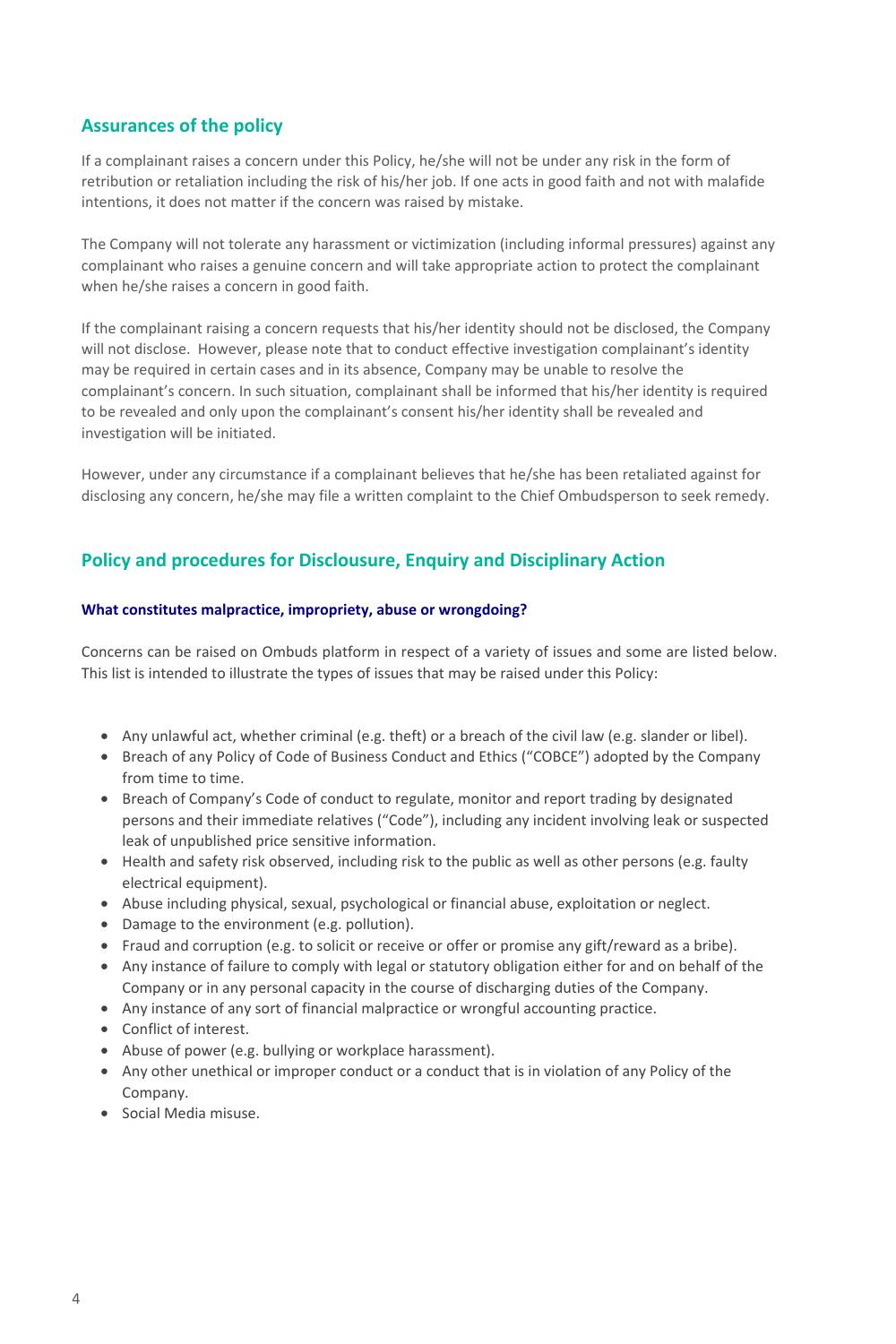## **Limitation of time to raise a concern**

A complainant raising a concern is required to share all available and relevant information regarding the concern at the earliest from the date of his/her knowledge of the concern. Please note that sharing of complainant's personal information shall be considered as a consent from the complainant to process such information if required unless the complainant has specifically requested that the details should not be disclosed without his/ her specific consent.

### **To whom should a concern be raised?**

The concern may be raised through e-mail ombuds.person@wipro.com, or through intranet "MyWipro  $\rightarrow$ App Store  $\rightarrow$ Information  $\rightarrow$ Ombuds" or through this link : https://wipro.i-sight.com/landing-page

### **Who will investigate into the concern?**

The concern shall be investigated by the Designated Ombudsperson and or the committee constituted for this purpose.

## **Procedure for handling concerns raised**

- Once a concern is raised by a complainant, the same is taken up for inquiry.
- The complainant may be contacted for more details.
- The investigation is neutral and the report contains facts, evidences and context of the investigation.
- A decision is made by the appropriate authority on the action to be taken basis the findings of the investigation.

The complainant raising the concern must provide sufficient and relevant information to start the investigation. In case the complainant is non-responsive in providing adequate information and data for more than 15 days, the complaint may be concluded on the basis of available facts and information.

The Company will keep the complainant informed on the conclusion and findings of the inquiry process

All discussions and information associated with the Ombuds process must be kept confidential by the individuals associated with the concern. Breach of this will result in disciplinary action against the individual, which may lead to termination

### **Compliance with Local Laws**

In certain countries, local law may mandate that investigation must be carried out by a specific department in an organization present in that country. In such situations, Ombudsperson will assign the investigation to that specific department.